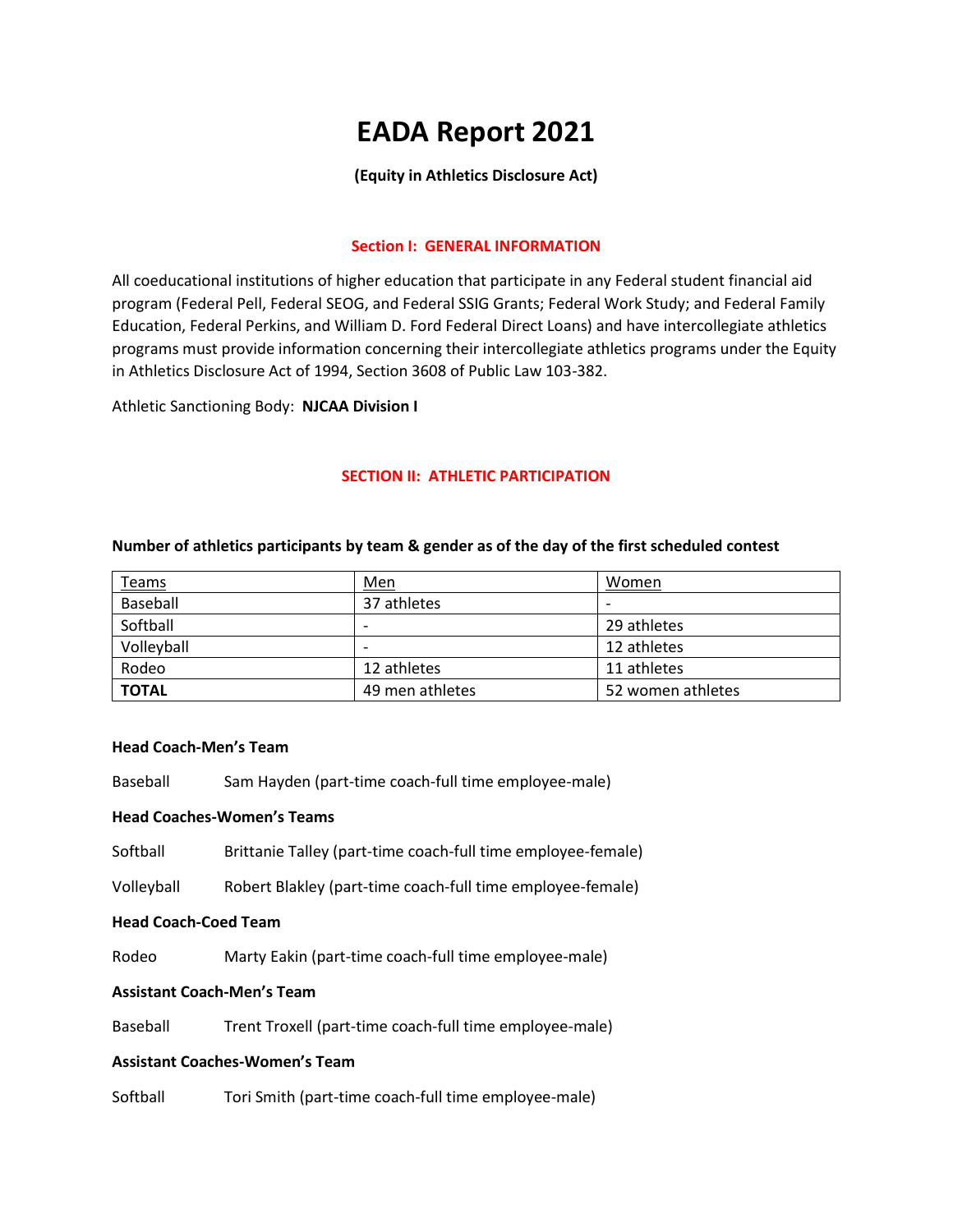Volleyball Nicole Fleitman (part-time coach-full time employee-female)

### **Assistant Coach-coed Team**

Rodeo Colby Winstead (part-time coach-full time employee-male)

#### **SECTION III: FINANCIAL SUPPORT DATA**

*As instructed by the United States Department of Education: the revenue for each individual sport was calculated by the corresponding expense budget. Therefore, expenses equal revenue for each sport.*

#### **Institutional Revenue**

| Rodeo           | \$353,606.00 |
|-----------------|--------------|
| <b>Baseball</b> | \$300,798.00 |
| Softball        | \$314,267.00 |
| Volleyball      | \$187,911.00 |

|                             | Men's        | <b>Women's Teams</b> | <b>Coed Teans</b> | <b>Total</b>   |
|-----------------------------|--------------|----------------------|-------------------|----------------|
|                             | <b>Teams</b> |                      |                   |                |
|                             |              |                      |                   |                |
| <b>Athletically related</b> | \$163,629.00 | \$267,539.00         | \$134,319.00      | \$565,487.00   |
| <b>Student Aid</b>          |              |                      |                   |                |
| <b>Recruiting Expenses</b>  | \$1,166.00   | \$4,902.00           | \$1,887.00        | \$7,955.00     |
| <b>Operating (Game-Day)</b> | \$49,515.00  | \$74,202.00          | \$85,416.00       | \$209,133.00   |
| <b>Expenses</b>             |              |                      |                   |                |
| <b>Summary of Subset</b>    | \$259,910.00 | \$458,797.00         | \$281,619.00      | \$1,000,326.00 |
| <b>Expenses</b>             |              |                      |                   |                |
| <b>Total Expenses for</b>   | \$300,798.00 | \$502,178.00         | \$353,606.00      | \$1,156,582.00 |
| <b>Teams</b>                |              |                      |                   |                |
| <b>Total Expenses for</b>   | \$40,888.00  | \$43,381.00          | \$71,987.00       | \$156,256.00   |
| <b>Teams Minus Subset</b>   |              |                      |                   |                |
| <b>Expenses</b>             |              |                      |                   |                |
| <b>Total Institutional</b>  | \$300,798.00 | \$502,178.00         | \$353,606.00      | \$1,156,582.00 |
| revenue for Teams           |              |                      |                   |                |